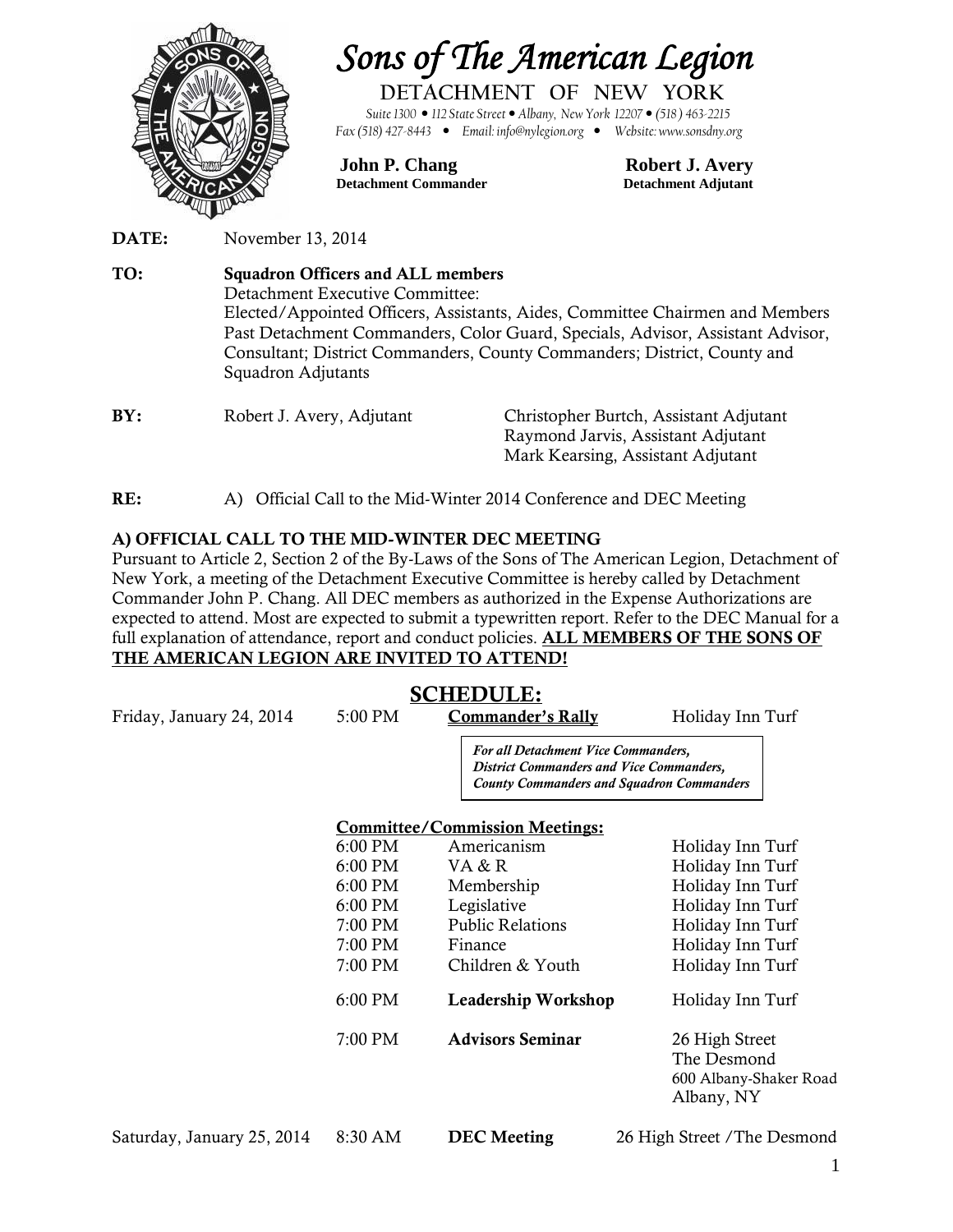|                          | 1:00 PM   | S.A.L. Workshops                      | 26 High Street/ The Desmond                                                                                                                                                                                                        |
|--------------------------|-----------|---------------------------------------|------------------------------------------------------------------------------------------------------------------------------------------------------------------------------------------------------------------------------------|
|                          |           | $1:00$ PM                             | VA & R                                                                                                                                                                                                                             |
|                          |           | $2:15$ PM                             | <b>Public Relations</b>                                                                                                                                                                                                            |
|                          |           | <b>Committee/Commission Meetings:</b> |                                                                                                                                                                                                                                    |
|                          | $1:30$ PM | Conventions                           |                                                                                                                                                                                                                                    |
|                          |           | & Meetings                            | Holiday Inn Turf                                                                                                                                                                                                                   |
|                          | $2:45$ PM | Internal Affairs                      | Holiday Inn Turf<br>The Chairmen (or authorized representative) from Membership, and<br>Convention and Meetings shall report before Internal Affairs. Member<br>Training & Development may report in advance or by written report. |
| Sunday, January 26, 2014 | $8:30$ AM | <b>DEC</b> Meeting                    | 26 High Street/ The Desmond                                                                                                                                                                                                        |

*Note: Meeting Room locations at the Holiday Inn Turf will be posted.*

- Lodging: A block of rooms is being held at the Holiday Inn Turf, 205 Wolf Road, Albany, NY. The rooms are \$122.00/single/double. **A Housing Form is included with this mailing, and MUST be used to obtain reservations.** Deadline for reservations is 3:00 PM on January 7, 2014. *Please bring your own tax-exempt form!*
- Directions: Thruway Exit 24 to I-87 North (The Northway), take Exit 4. Turn right at the ramp to the Holiday Inn, turn left off the ramp and left again at the light onto Albany- Shaker Road to reach The Desmond.

All Detachment Commission/Committee Chairmen or representative are expected to attend The American Legion Committee Meeting(s) of your Program and be prepared to provide a verbal Report to the DEC if possible. Other SONS members are encouraged to attend Legion Committee Meetings as well. All Legion Committee Meetings are held at The Desmond. The complete schedule **AS KNOWN AT THIS TIME** is as follows:

| Friday, January 24th              |                  |                      |
|-----------------------------------|------------------|----------------------|
| Membership Special Mtg.           | 6:30 PM          | 2-4 King Street      |
| Finance                           | 7:00 PM          | 156 Orange Street    |
| <b>Baseball</b>                   | 7:00 PM          | 5 Orange Street      |
| Convention                        | 7:00 PM          | 9 Orange Street      |
| Legion Riders                     | 7:00 PM          | 6-8 King Street      |
| Bowling                           | 7:00 PM          | 7 Orange Street      |
| Rehabilitation                    | 7:00 PM          | 24 High Street       |
| Legislative                       | 7:00 PM          | Town Hall            |
| Historians                        | 7:00 PM          | 20 High Street       |
| <b>Welcome Reception</b>          | 9:30 PM          | Orange St. Courtyard |
| Saturday, January 25th            |                  |                      |
| <b>Breakfast Buffet</b>           | 7:00-9:00 AM     | Orange St. Patio     |
| A.L. College Alumni Assoc.        | 8:30 AM-12:30 PM | 2 King Street        |
| Membership                        | 9:00 AM          | 4-8 King Street      |
| Legionnaire of the Year           | 9:00 AM          | 30 High Street       |
| <b>Public Relations</b>           | 9:00 AM          | 20 High Street       |
| American Legion Press Association |                  |                      |
| ROTC/JROTC                        | 9:00 AM          | 111 Orange Street    |
| Americanism                       | 9:30 AM          | 5-7 Orange Street    |
| Convention                        | 9:30 AM          | <b>Shaker Room</b>   |
| Rehabilitation                    | 9:30 AM          | 24 High Street       |
| <b>Junior Shooting Sports</b>     | 10:00 AM         | 22 High Street       |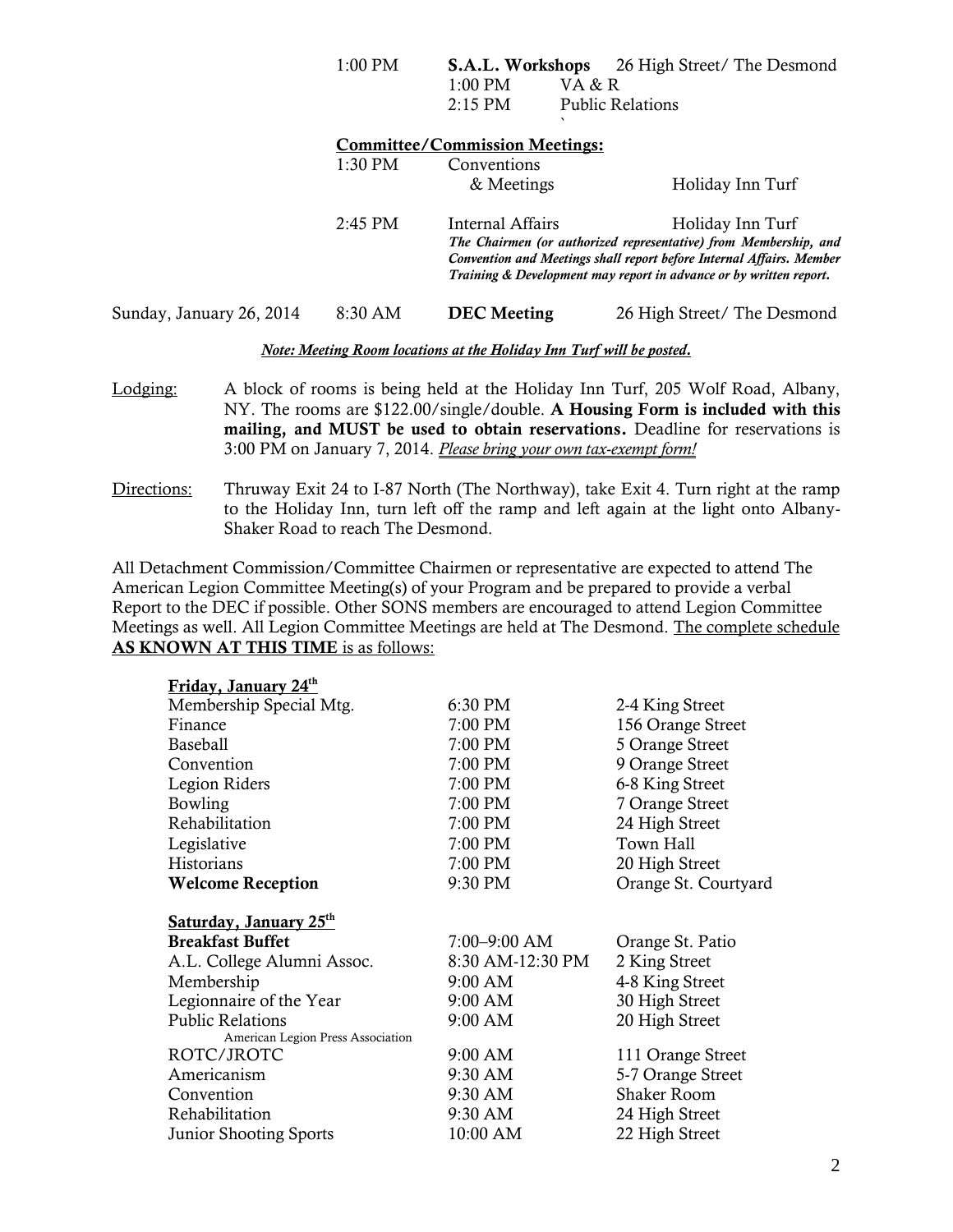| Law and Order                                             | 10:00 AM      | 28 High Street       |
|-----------------------------------------------------------|---------------|----------------------|
| <b>Public Relations</b>                                   | $10:00$ AM    | 20 High Street       |
| Newsletters and Post Publications                         |               |                      |
| Protocol                                                  | 11:00 AM      | 9 Orange Street      |
| <b>Public Relations</b>                                   | 11:00 AM      | 20 High Street       |
| Webpage and New Media                                     | 12:00 PM      | Town Hall            |
| <b>Boys State</b><br><b>Lunch Buffet</b>                  | 12:00-2:00 PM |                      |
|                                                           |               | Orange St. Patio     |
| <b>Public Relations</b><br>Being interviewed by the media | 1:00 PM       | 20 High Street       |
| Children & Youth                                          | $1:00$ PM     | 9 Orange Street      |
| Economics                                                 | 1:00 PM       | 28 High Street       |
| National Security                                         | 1:00 PM       | 24 High Street       |
| Oratorical                                                | 1:00 PM       | 30 High Street       |
| <b>Homeland Security</b>                                  | $1:00$ PM     | <b>Shaker Room</b>   |
| FSN/H2H                                                   | 1:00 PM       | 111 Orange Street    |
| <b>Internal Affairs</b>                                   | 1:00 PM       | 5 Orange Street      |
| Boys State Exec. Session                                  | 1:30 PM       | Town Hall            |
| Compliance                                                | 1:30 PM       | 2-8 King Street      |
| A.L. College Faculty                                      | 2:00 PM       | 7 Orange Street      |
| <b>Public Relations</b>                                   | 2:00 PM       | 20 High Street       |
| PR Tools, Speeches, News Releases                         |               |                      |
| Americanism                                               | 2:30 PM       | Town Hall            |
| Scouting                                                  | 2:30 PM       | 30 High Street       |
| <b>Special Projects</b>                                   | 3:00 PM       | 22 High Street       |
| Defense of Veterans Memorials, Golf,                      |               |                      |
| <b>Blood Donor</b><br>Back to God                         | 3:30 PM       | <b>Shaker Room</b>   |
| <b>Roman Catholic Mass</b>                                | 5:00 PM       | 5-9 Orange Street    |
| <b>Ecumenical Service</b>                                 | 5:00 PM       | <b>Shaker Room</b>   |
|                                                           | 6:00 PM       |                      |
| <b>Band Concert/Reception</b>                             |               | Orange St. Courtyard |
| ******Department Dinner                                   | 7:00 PM       | 2-8 King Street      |
| <b>Sunday, January 26th</b>                               |               |                      |
| <b>Breakfast Buffet</b>                                   | 7:00-9:00 AM  | Orange St. Patio     |
| <b>Press Association</b>                                  | 10:30 AM      | <b>Shaker Room</b>   |

\*\*\*\*\*The Annual Department Mid-Winter Dinner will take place Saturday – January 25, 2014 with a reception at 6:00 pm followed by dinner at 7:00 pm. Those who wish to attend will be required to pay a nominal fee of \$30.00 which includes the reception, dinner, and gratuity. Only ticket holders will be allowed entrance to this affair. **Enclosed is a dinner reservation form. Please return your dinner reservation and check to Department Headquarters.** Tickets will be issued on a first-come, first-served basis. As last year's dinner was a sell-out with 640 attending, we advise you to make your reservation early. Tickets must be picked up before 4:00 pm January 26, 2013 at The American Legion Office, Room 112, The Desmond.

#### **MID-WINTER REPORTING PROCEDURES**

The following Committee Chairmen will give their reports before the Executive Committee as called by the Internal Affairs Chairman:

> Membership Convention & Meetings Member Training & Development

The following will send their reports directly to the Adjutant who will consolidate and make copies for distribution at the Meeting:

> ALL District Commanders Commander's Advisory

#### **The deadline for pre-submitted reports is January 10, 2014…………***NO EXCEPTIONS!*

If at all possible please email your report preferably in Microsoft Word format.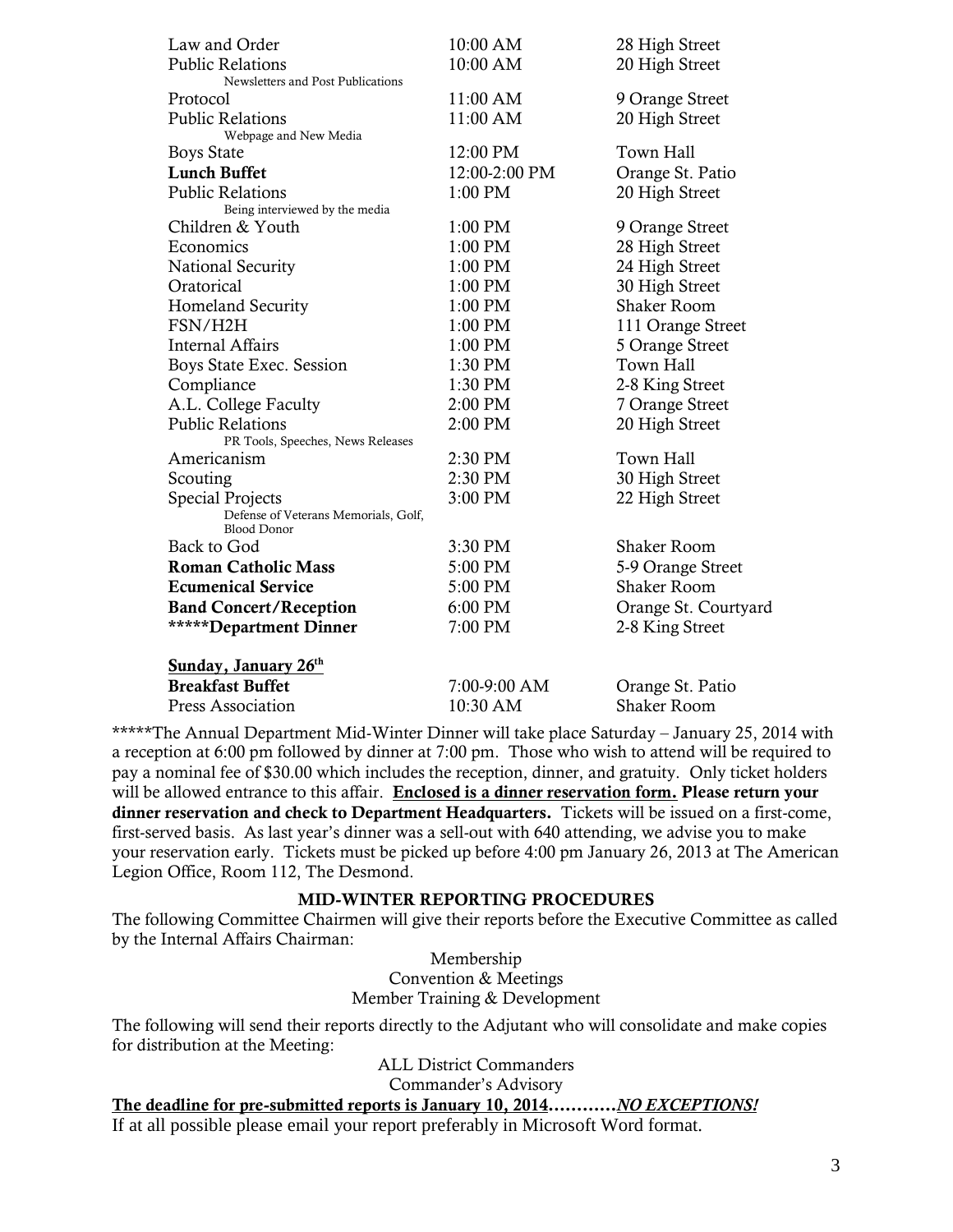| Sons of The American Legion<br>DETACHMENT OF NEW YORK                                                                                                               |  |  |
|---------------------------------------------------------------------------------------------------------------------------------------------------------------------|--|--|
| Mid – Winter 2014 Housing Form                                                                                                                                      |  |  |
| HOTELS · RESORTS                                                                                                                                                    |  |  |
| Meeting or Convention Name:<br>SONS OF THE AMERICAN LEGION<br>Date: January 24-26, 2014                                                                             |  |  |
| <b>Room Rates:</b><br>\$122.00 Single (1 person)<br>\$122.00 Double (2 persons)<br>$$131.00$ Triple (3 persons)<br>\$141.00 Quad (4 persons)                        |  |  |
| Smoking Room Non Smoking Room<br>(Request only - based upon availability)                                                                                           |  |  |
| Reservations must be received prior to: 3:00 PM / January 7, 2014                                                                                                   |  |  |
| New York State and county taxes not included<br>ONE FORM PER ROOM REQUEST!                                                                                          |  |  |
| A first nights room deposit OR credit card guarantee is required for each reservation<br>request. A 72 hour cancel notice is required for refund of deposit monies. |  |  |
| Deposit Enclosed<br>Credit Card #<br>Expiration date:<br>Check out time $-12:00$ Noon Check in time $-4:00$ PM                                                      |  |  |
| Arrival Date<br>Departure Date                                                                                                                                      |  |  |
| PLEASE RETURN THIS FORM DIRECTLY TO THE HOTEL:                                                                                                                      |  |  |
| Holiday Inn<br>205 Wolf Road Albany, NY 12205-1124<br>$(518) 458 - 7250$<br>or FAX to: (518) 458-7377<br><b>Attn: Reservations</b>                                  |  |  |